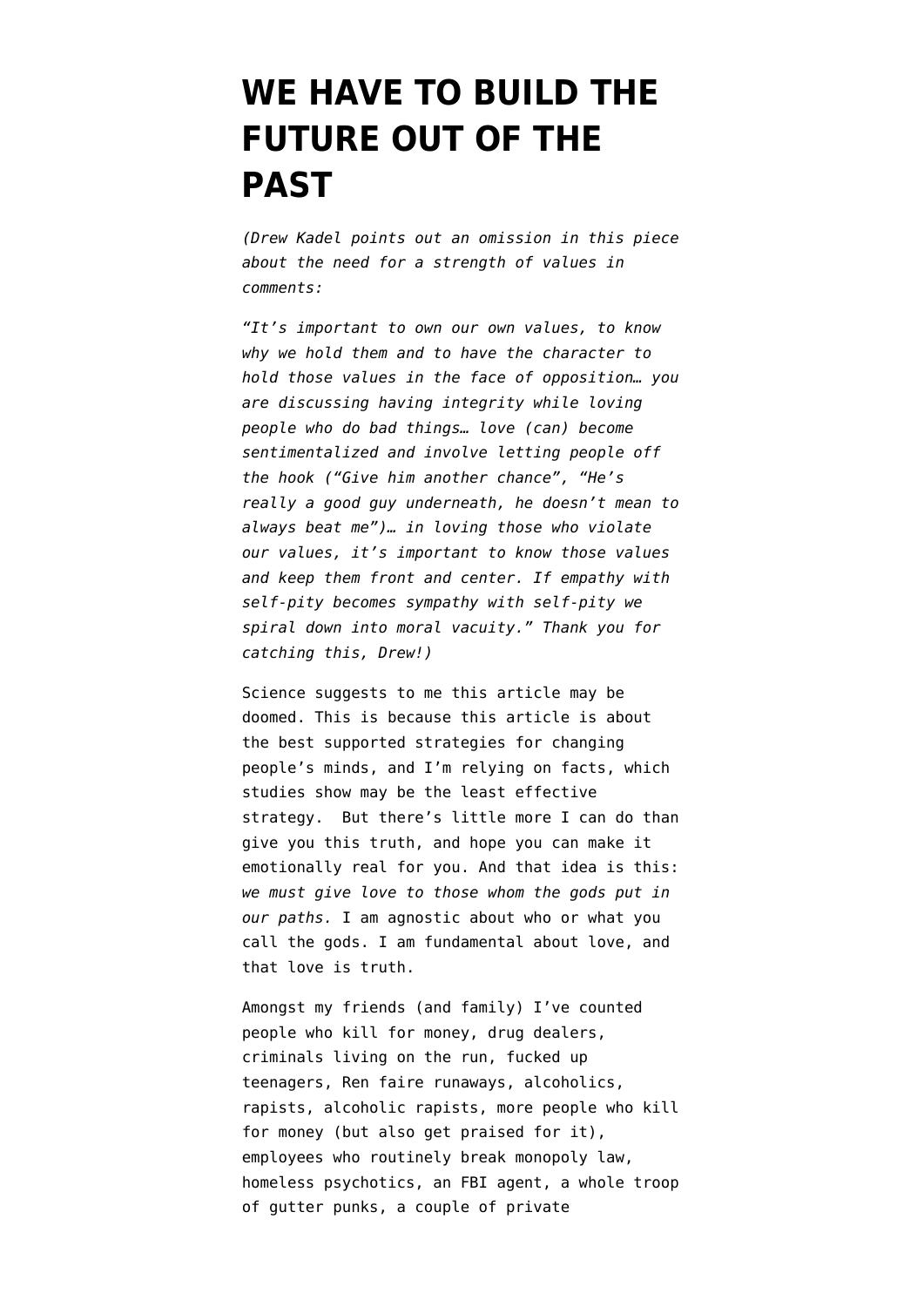investigators, several delinquent parents, sex addicts, a passel of sociopaths, people cheating on their spouses, and probably a bunch more ne'er-do-wells I can't think of right now. And, of course, a lot of idiot hackers. Almost everyone I know enacts violence on the world. As Americans, we don't even get a choice in that. The fact of our very lives is used as a justification for endless wars and global plunder. I have a friend who moved to Spain so that he could say at least his tax dollars didn't go to fuel that violence, even if his existence still does — a choice few have the advantages or courage to make.

Most of my more reprehensible friends hide the things that make people hate them, but I have one who flaunts his worst qualities. I know him as weev. I know him from the hacker scene, and since being jailed and released he's become famous for publicly embracing neo-nazi ideology. I talk about being friends with weev not because I'm proud of being friends with weev in particular, but because I believe I should model publicly the behaviors that I want others to take up, and this is one of them. I want other white people to be friends with the weevs, racist relatives, and bigoted co-workers in their lives. I want people to reach out to the abusive toxic men and senior executive vice presidents in their lives, because it's the most scientifically sound way that we fight bad ideas. [White people can fight white racism](https://medium.com/message/whiteness-3ead03700322), [men](https://thoughtcatalog.com/zaron-burnett-iii/2013/03/what-are-men-good-for/) [can fight toxic masculinity](https://thoughtcatalog.com/zaron-burnett-iii/2013/03/what-are-men-good-for/), we all can oppose the evil ideas that harm us. It doesn't stop with race and gender. I want rapists to be confronted by their friends, and alcoholics to be held accountable by people who love them. I want sociopaths to find people who can be their moral compasses when they can't build their own. Sometimes it means you can be that compass for a broken person. Doing that means you reduce the harm they do to others by standing in the way of people you care for.

At the moment it is popular to say that the only allowable engagement with poisonous thinking is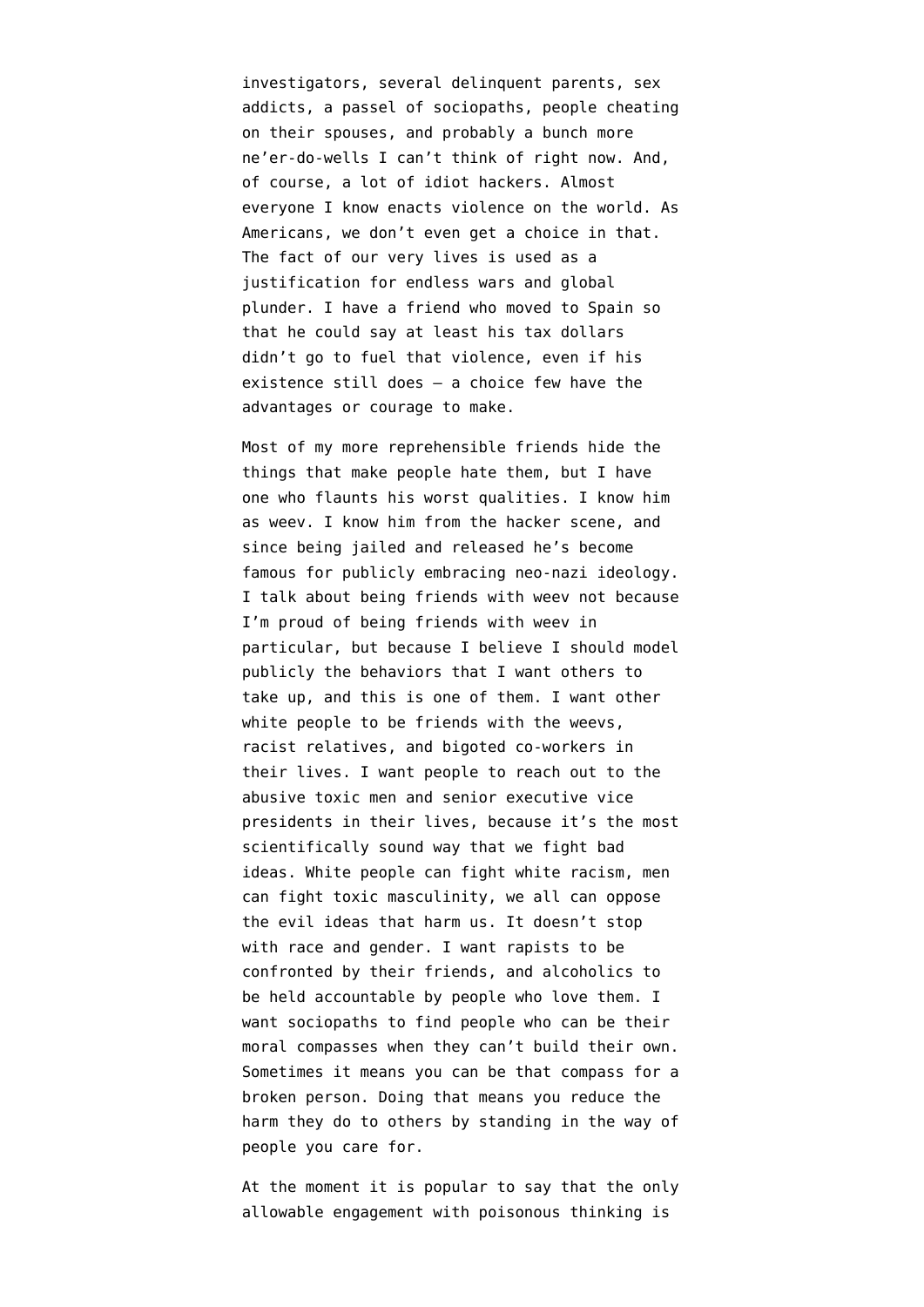intellectual: arguments and statistics, emotions restricted to admonition and demands for better behavior. But this approach is a failure, and we see that failure on every level. Study after study show [that facts, statistics, and news](https://www.npr.org/2017/03/13/519661419/when-it-comes-to-politics-and-fake-news-facts-arent-enough) [reports only entrench people's existing beliefs,](https://www.npr.org/2017/03/13/519661419/when-it-comes-to-politics-and-fake-news-facts-arent-enough) whether those beliefs are in truth or lies.

The engagement that works is a combination of personal connection, empathy, reciprocity, and then, only then, high quality information. If it sounds like you've probably got to care about the person, invest in them, then you're right, you do. That means you can't do it with everyone on Facebook or Twitter. For me, my community is technology and science. That means it's largely white, male, and full of hidden and overt racism and sexism. I have three choices: leave my community, ignore these faults in my community, or [engage with the people who have these](https://medium.com/@rafi0t/on-trying-to-be-better-men-227d2aad6670) [terrible false beliefs](https://medium.com/@rafi0t/on-trying-to-be-better-men-227d2aad6670). Sometimes it means marshaling facts in passionate arguments, but over dinner and drinks, not verbal sparring in front of a soi-disant audience. Sometimes you do this for months or years. Sometimes it means letting someone see how much their beliefs hurt you. I've walked out of the room openly sobbing because of a friend who insisted on a racist stance. I've confessed to my own pain and humiliation as a woman while a crowd looked on. But mostly it's not that dramatic, it just means being a thorn, always prickly about it, just bringing up that thing you're not supposed to talk about. Sometimes when you fight with one person, another person who cares for you watches, and something in that second person's soul begins to shift. Sometimes you don't know for years and a friend buys you a coffee one day, and tells you that you changed their life.

Sometimes you'll never get to know.

Healing communities takes practicing community. Just being difficult isn't enough on its own, or Twitter would have fixed all our social ills years ago. When you start from the point of having things in common, and build on it by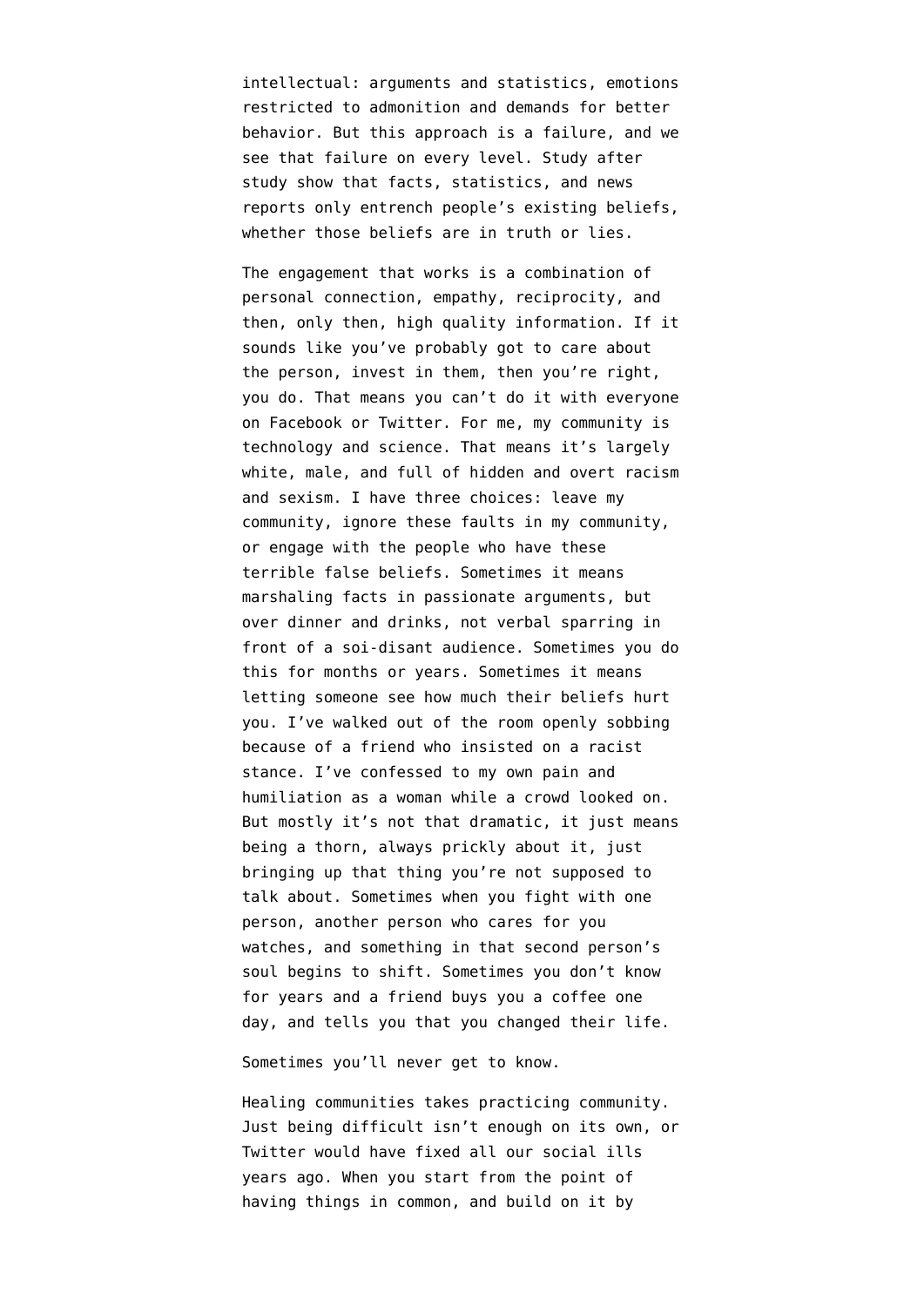giving things to each other, even if it's no more than a meal, it becomes much harder to talk about something like sexism or racism. That feeling is key, that feeling is what you're looking for. When confrontation becomes difficult, awkward, and distressing, it means you're invested. That's the moment to bring it up, that's when it's going to matter the most. Being genuine in that moment, and confronting false beliefs, is so much harder than making an argument online or pointing at research on its own. You need to have those things in hand, but you also need to have skin in the game. That is how you kill the racism, without killing the racist. It's [how you take the toxic out of](https://medium.com/human-parts/a-gentlemens-guide-to-rape-culture-7fc86c50dc4c) [masculinity](https://medium.com/human-parts/a-gentlemens-guide-to-rape-culture-7fc86c50dc4c). This — and education — are the only things that work. Even if you wanted to solve the problem by killing the bad people, it doesn't scale. That's a blood-soaked fantasy world, and the world has soaked in enough blood already.

[Shunning, like violence, often entrenches false](https://medium.com/@quinnnorton/the-problem-with-white-shunning-56b67cc2d726) [beliefs.](https://medium.com/@quinnnorton/the-problem-with-white-shunning-56b67cc2d726) When we reject a person we've known, especially without any personal confrontation or explanation, it seems like betrayal. This only pushes that false belief farther into the world, where it can grow and do more harm.

What I have found is that listening, confrontation, and love are the most effective ways to fight the lies someone you care for is telling themselves.

The first part of facing another person's false beliefs is to listen. [Not quietly — actively](https://www.youtube.com/watch?v=-BdbiZcNBXg). Ask questions, and stop them when you don't understand and seek clarity. Be ready to hear anything, or the other person will hold back. Somewhere in their story of how they came to a poisonous perspective you will find out what scared them. That moment — or moments, is always there. [There is always a toxic core of shame and](https://www.splcenter.org/fighting-hate/intelligence-report/2015/ex-skinhead-recalls-violent-past) [fear](https://www.splcenter.org/fighting-hate/intelligence-report/2015/ex-skinhead-recalls-violent-past). They'll tell you where they got the belief, and why they feel they need it. Sometimes even that simple articulation can start to unwind that deadly core. Be honest with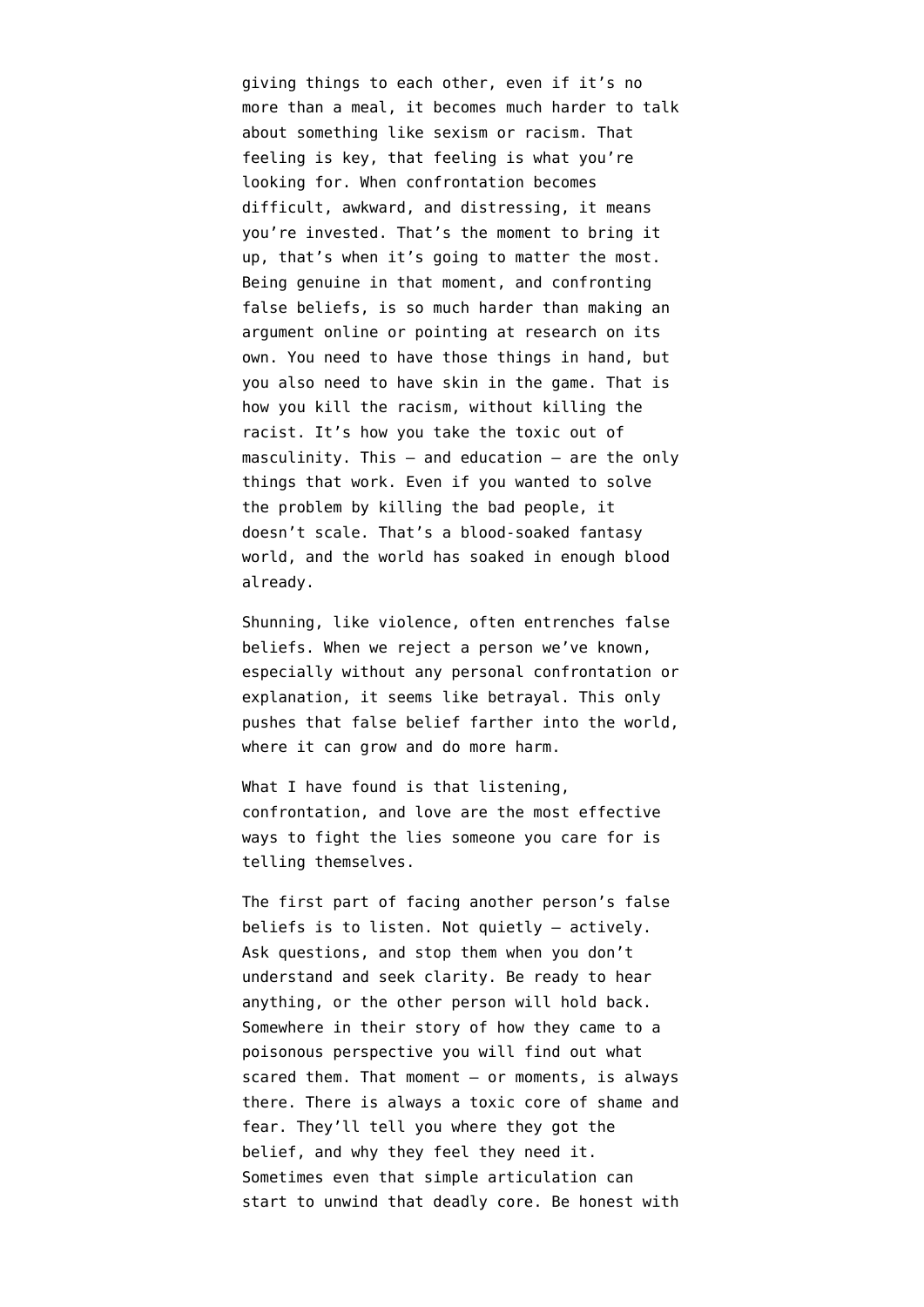how you feel in the process, while remembering that this isn't about your feelings. No matter what you hear, never lose sight of the person you're with, their pain, and their potential to exceed it.

Don't be afraid to connect their beliefs with consequences in their lives. [Hateful beliefs](http://www.cracked.com/personal-experiences-1446-5-things-i-learned-as-neo-nazi.html) [very often come with shameful moments](http://www.cracked.com/personal-experiences-1446-5-things-i-learned-as-neo-nazi.html), but speaking that shame can take its power away, especially when you're still there after you've talked about it. You're still holding on, and that's key. If you're going to tell them their belief is wrong, be ready with the evidence, but also be ready to affirm them as worthy of love, and be ready to help them imagine other futures beyond what they could have hoped for at the beginning of the conversation.

This is very rarely a single conversation. These are threads to be woven into every conversation, and pushed on, but only rarely to the point of exhaustion or tears, as much for your own sake as theirs. Keep coming back, keep unwinding the shame, keep affirming the love. Be ready to have this process change you in ways you don't expect.

People I have confronted have confronted me back with my own shame, my own failings, and my own fears. When I learned to listen, two great things happened: I got to confront and clarify my own thinking, and I got to show my friends an example of someone changing and growing because of our friendship. They've called me a hypocrite and been right. When I've faced that, and seen to my own pain and fear and shame, they've given me the chance to change for the better myself.

When you can face your bigoted friend, and thank them for calling you on your bigotry, they may not be that far behind you for long. The project of becoming better people is something we do in community.

None of this is comfortable, and it's likely to make people angry. I know this not just because of the data, because it made me angry too.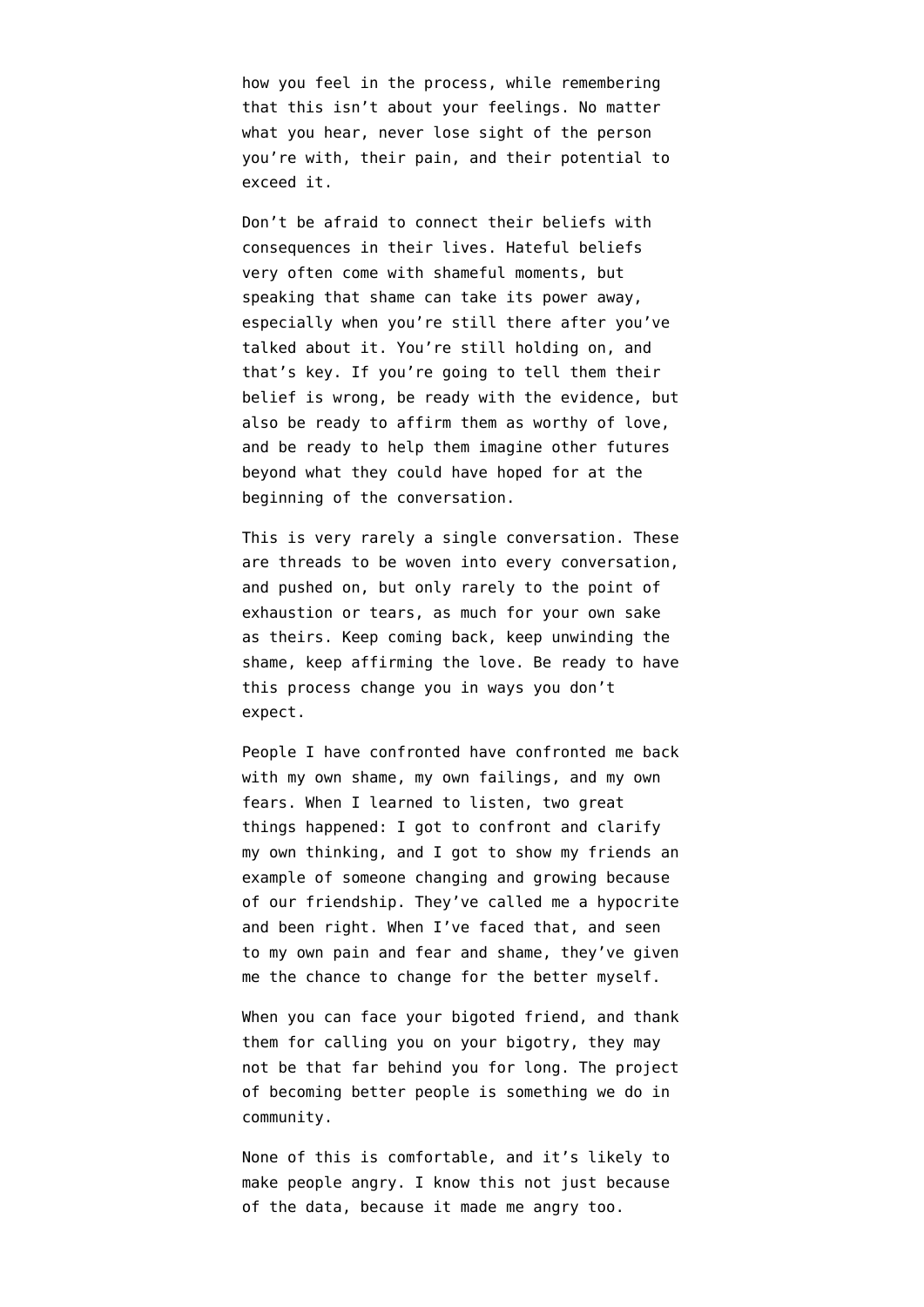Examining my own false beliefs has never been particularly fun, be they about how relationships work, or race, or class, or my own family. But doing this, and the people who helped me do this, gave me a strength that is not fragile, a capacity to love and seek truth that carried me through hell and back.

St Augustine said, "Cum dilectione hominum et odio vitiorum," translated by Gandhi as: hate the sin and not the sinner. This beautiful phrase has been so often used as a put-down in recent years, but the sentiment it reflects saves worlds. When we've held false beliefs, succumbed to addictions, became sick in the mind and hated ourselves or others, the people who held us up did so by loving us and rejecting the lies we were clinging to, all at once.

In the case of my friend weev, I see a tragedy. I believe he is trying to strike out at the people who hurt him, but by propping up the same white supremacy that gave them their power in the first place. What he's doing supports the very people who ordered violence on him, who took away his freedom, and tortured him. The same power structure that hurt him pays him a wage and gives him an attaboy now, as long as he keeps hurting people, just as he was hurt. The situation of his birth primed him to fall for a trick, and he did. [He is falling for a con](https://medium.com/message/how-white-people-got-made-6eeb076ade42) [that's been working in my country of birth for](https://medium.com/message/how-white-people-got-made-6eeb076ade42) [more than 400 years](https://medium.com/message/how-white-people-got-made-6eeb076ade42), and it hurts me to see it working again, still one person at a time, long after its original inventors are dead and dust. Torturing one group and then paying them to be guard labor over an even more tortured group is the first trick in the racism handbook.

It's an effective lie, with its own life, and it's hurting billions of people right now. But it is a lie. This false belief not only hurts the victims of racism, it hurts the people who hold the belief as well, robbing all of us of a future. It's an angry and broken world that doesn't realize there's no point to the things we were taught to hate for. This idea keeps us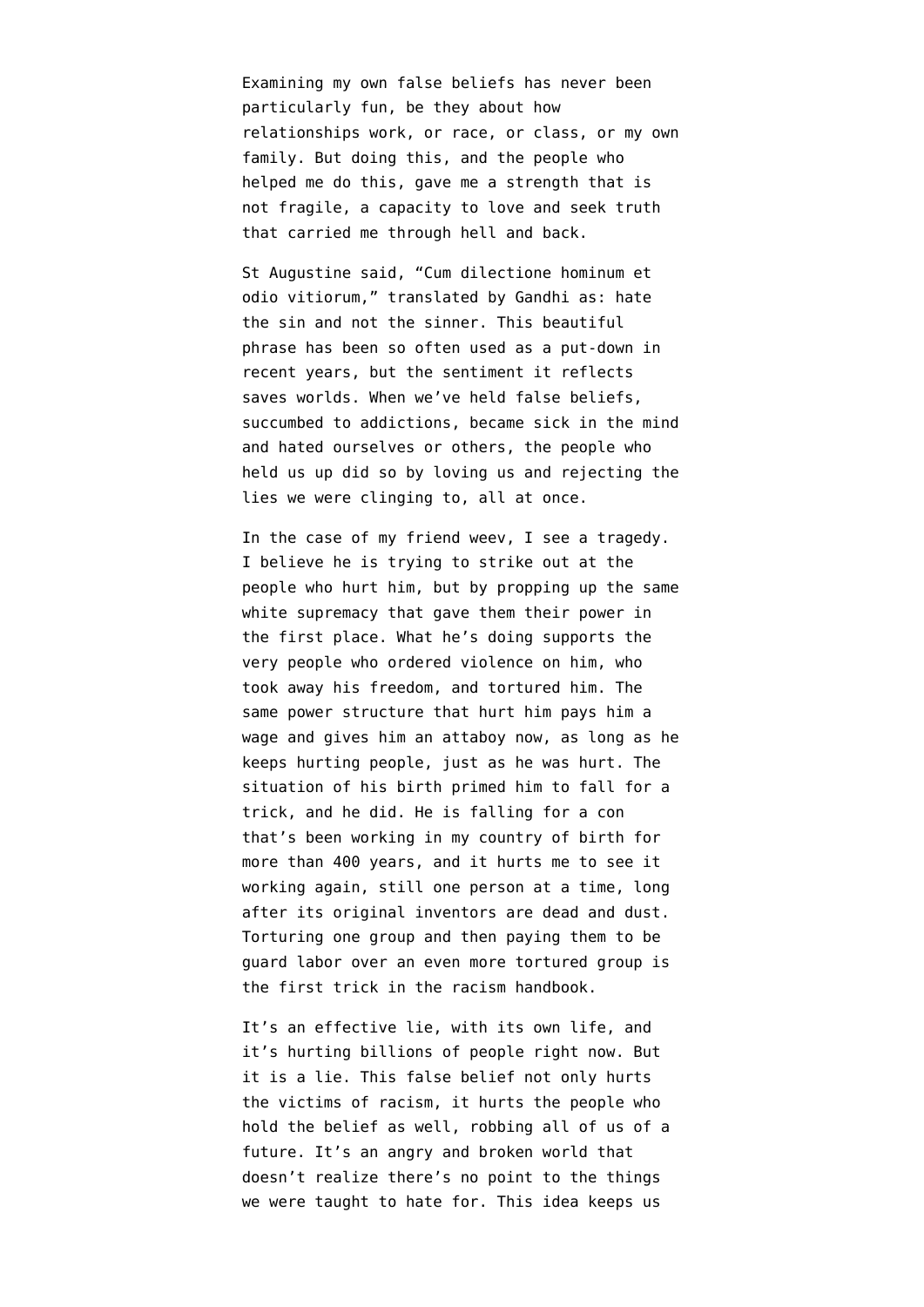fighting over scraps on a planet full of stunning abundance. I have sat with this thing all my life, and I have found it empty, hungry, and meaningless.

I have no need or desire to bring more hate and anger into this world. What's more, I have science that can help me develop techniques to diminish the anger and hate that's here now. Science, like all forms of truth, is a form of love.

We live for barely any time in the one tiny bit of the universe where we've found life. There's no great other and opposite side in our fights, there's only entropy, waiting to swallow everything we know back up into the chaos of the unaware and unfeeling universe. That we waste even a moment of our brief time hating each other is madness. But we do, and it's a madness we have to deal with. Stop hating people, there's no time for it, no possible rhyme or reason to it. Fight people's false beliefs about the world, because they threaten not only to kill us, but also to make our extraordinary existence trivial and rob the meaning from our lives.

When we sit with our white supremacists and our addicts and abusers, we sit with our own flaws. If it weren't so then they wouldn't be any scarier than the open sky, or gravity, or a gun on the table, or getting old. The flaws that make us so angry are the ones that seem so close to eating us, an anger that feeds on us and turns us, like vampiracism for violence. We are not afraid of the other when we look at broken people, we are afraid of looking at ourselves and seeing the other, and then tearing ourselves apart.

Patriarchy, genders, whiteness and blackness were born as the abused children to first aristocracy, and then colonialism. They were set to fight for centuries. This is our legacy. My life, my existence and circumstance, is the product of genocide and rape, and most likely, so is yours. We all came from victims and